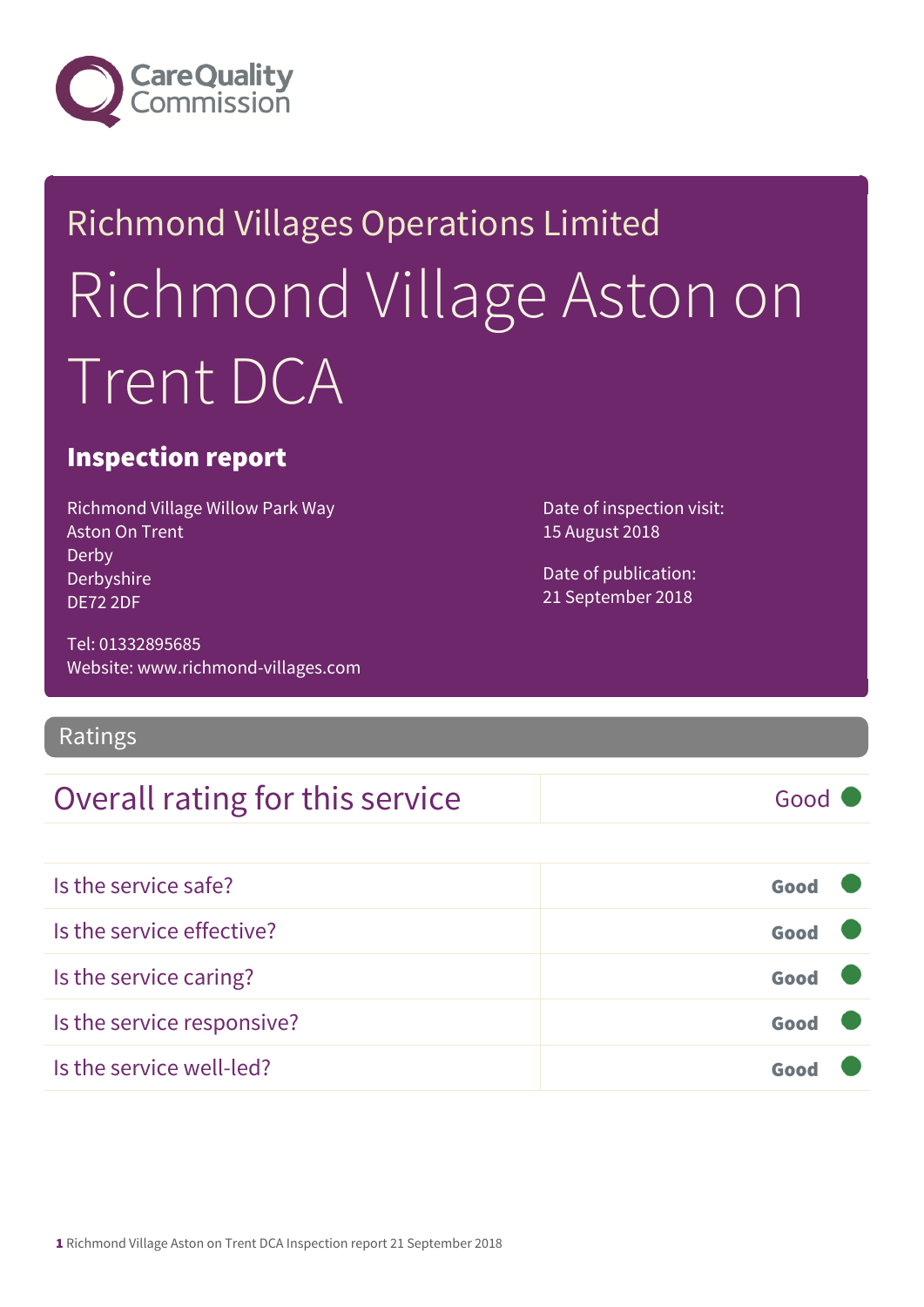#### Summary of findings

#### Overall summary

The inspection took place on 15 August 2018 and was unannounced.

This service provides care to people living in the flats and apartments on site within the Richmond Village Complex to enable people to live independently, with support available. CQC only inspects the service being received by people provided with 'personal care'; help with tasks related to personal hygiene and eating. Where they do, we also consider any wider social care provided. At the time of our inspection, six people were receiving personal care as part of their care package.

Richmond Domiciliary Care service had a registered manager in post. A registered manager is a person who has registered with the Care Quality Commission to manage the service. Like registered providers, they are 'registered persons'. Registered persons have legal responsibility for meeting the requirements in the Health and Social Care Act 2008 and associated Regulations about how the service is run.

People felt safe within their home and supported by staff who understood the importance of ensuring people's safety. When required risk assessments had been completed to cover people's care and their environment. People received support from consistent staff who had the appropriate recruitment checks. Staff handled medicine safely and understood the importance of reducing any risk of infection.

The latest guidance was available to support staff to understand specific conditions. Staff had received an induction and ongoing training for their role. Some people had support to enable them to join social groups.

People remained in control of their health care, however staff were available to support when needed. People were supported to have maximum choice and control of their lives and staff supported them in the least restrictive way possible; the policies and systems in the service supported this practice.

People were positive about the relationships they had made with the staff members and felt that made all the difference. Respect and dignity had been maintained along with supporting people to remain as independent as they were able to be.

There was a flexible approach to meeting people's needs which could be altered when changes occurred. The care plans were detailed and included information in relation to people's equality needs and information access. No complaints had been received to this service.

The service was supported by a registered manager who understand the regulations and ensured we received notifications and information in relation to these. People's views had been obtained through regular reviews of their care.

A range of audits had been used in relation to care plans and medicines management. Staff felt supported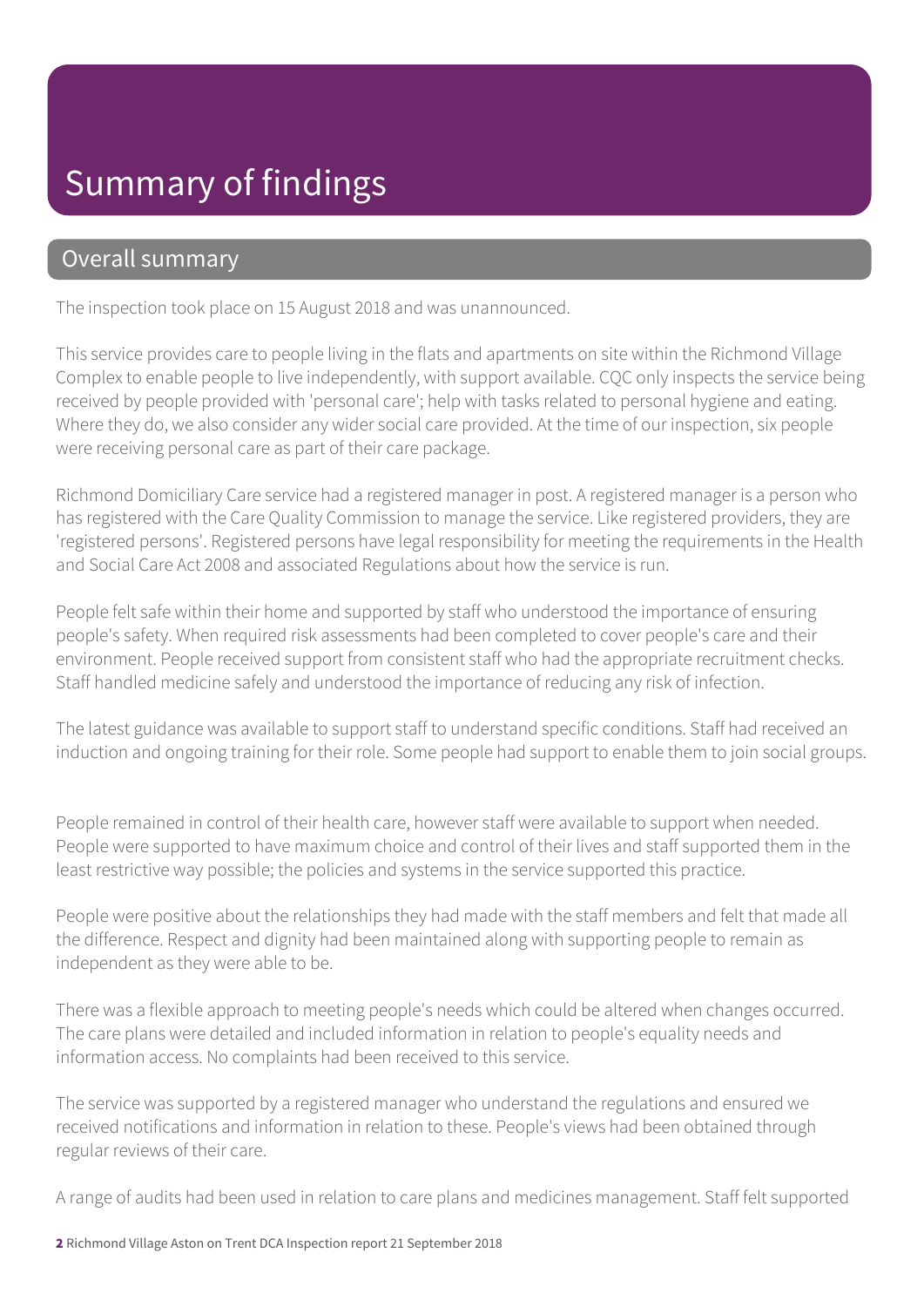and enjoyed working for this provider. Partnerships were being developed to establish links with health and social care professionals, along with community based activities.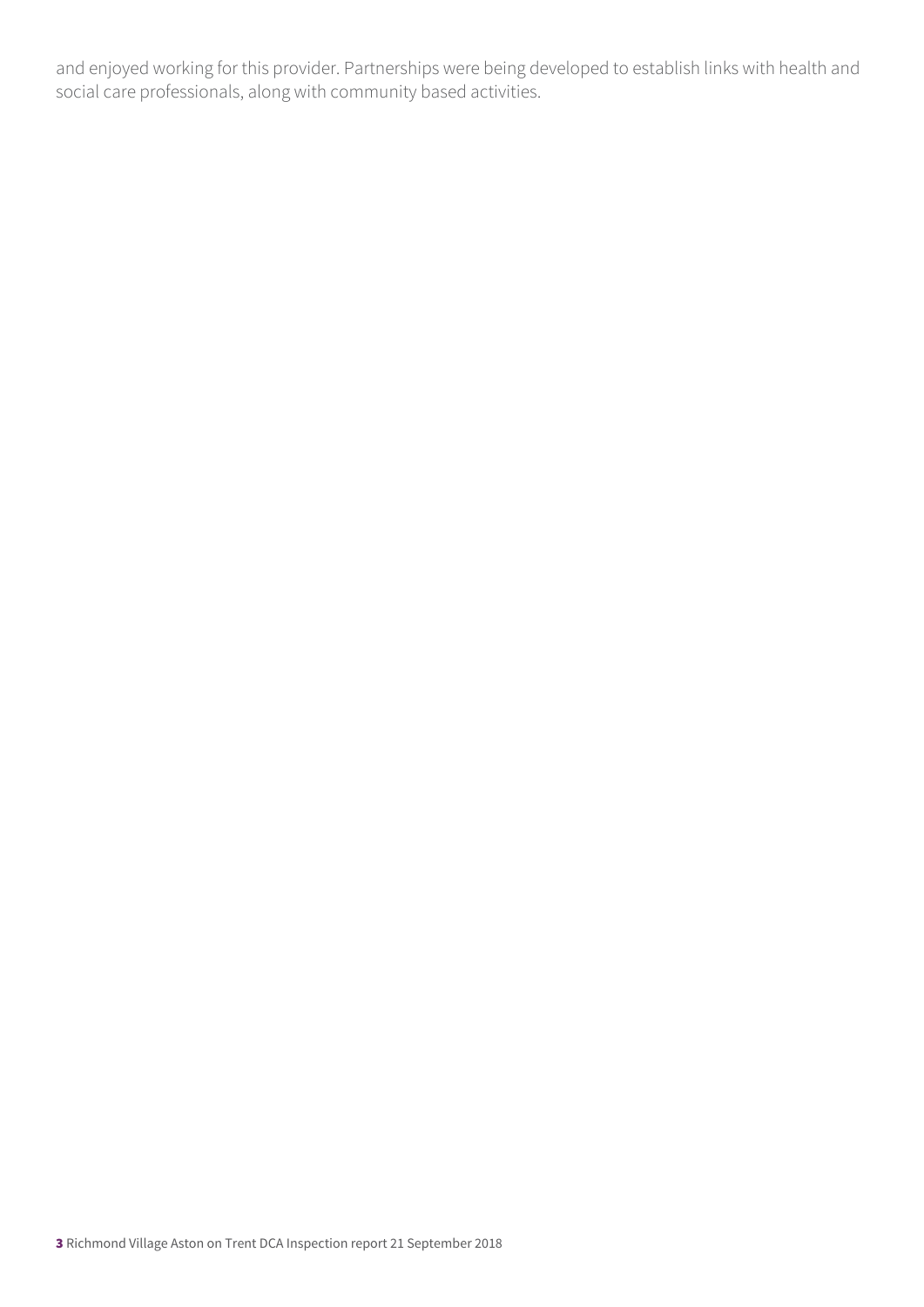#### The five questions we ask about services and what we found

We always ask the following five questions of services.

| Is the service safe?                                                                                                                                                                                                                                                                    | Goo  |
|-----------------------------------------------------------------------------------------------------------------------------------------------------------------------------------------------------------------------------------------------------------------------------------------|------|
| The service was safe                                                                                                                                                                                                                                                                    |      |
| People received care from consistent staff, who had their<br>employment checks completed. Staff knew how to keep people<br>safe from harm and to reduce the risk of infections.                                                                                                         |      |
| Risk assessments had been completed which covered all aspects<br>of people's environment and care needs. Medicines were<br>managed safety.                                                                                                                                              |      |
| Is the service effective?                                                                                                                                                                                                                                                               | Good |
| The service was effective                                                                                                                                                                                                                                                               |      |
| People were supported to make their own decisions. Staff<br>supported people to access social spaces for meals. people were<br>supported with their ongoing health care needs when required.<br>Training was provided to staff to ensure they had the correct<br>skills for their role. |      |
|                                                                                                                                                                                                                                                                                         |      |
| Is the service caring?                                                                                                                                                                                                                                                                  | Good |
| The service was caring                                                                                                                                                                                                                                                                  |      |
| People received care from consistent staff who had established<br>relationships with them. Consideration was made to ensure<br>people's dignity and respect was maintained.                                                                                                             |      |
| Is the service responsive?                                                                                                                                                                                                                                                              | Goo  |
| The service was responsive                                                                                                                                                                                                                                                              |      |
| The care plans contained information and details to enable the<br>staff to provide the care required. These included people's<br>equality needs and communication methods.                                                                                                              |      |
| Some people were supported to continue to enjoy social<br>activities and interests. There had been no complaints.                                                                                                                                                                       |      |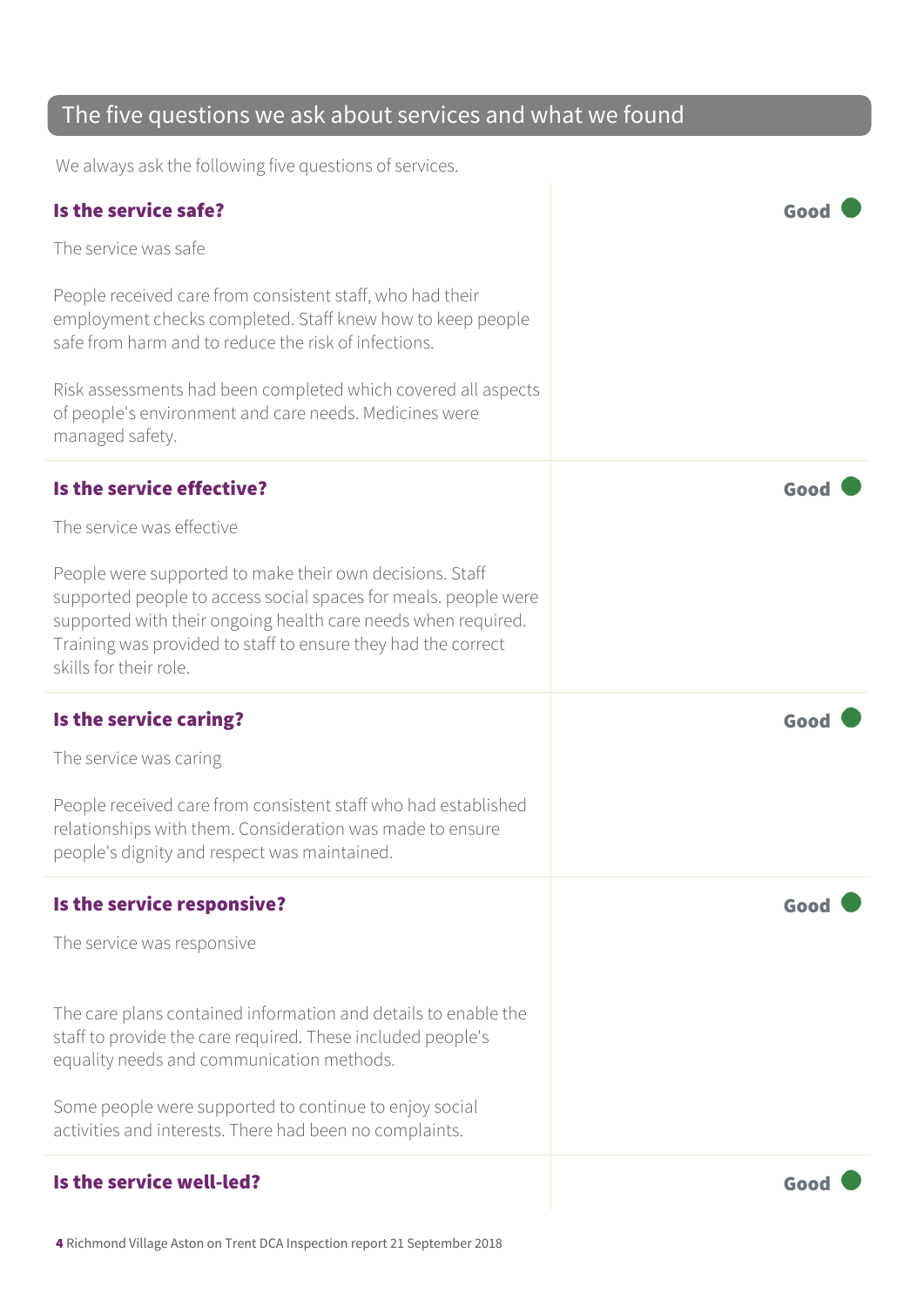#### The service was well led

The registered manager understood the requirements of their registration. People's views had been obtained through reviews of their care needs.

Staff felt supported in their roles. Partnerships were being established with a range of health and social care professionals and community links.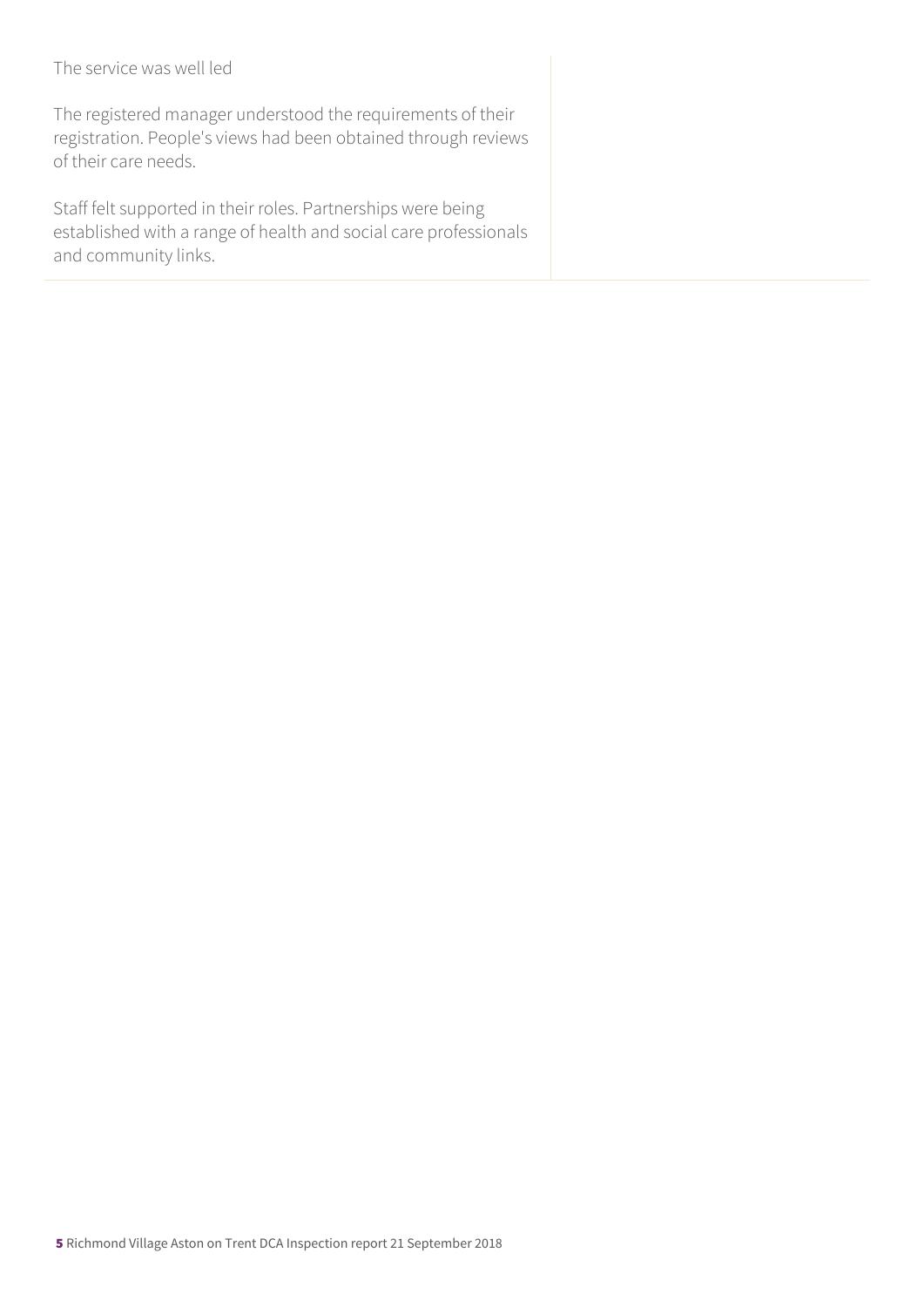

# Richmond Village Aston on Trent DCA

Detailed findings

# Background to this inspection

We carried out this inspection under Section 60 of the Health and Social Care Act 2008 as part of our regulatory functions. This inspection was planned to check whether the provider is meeting the legal requirements and regulations associated with the Health and Social Care Act 2008, to look at the overall quality of the service, and to provide a rating for the service under the Care Act 2014.

This inspection visit was on 15 august 2018 and was unannounced. It was completed by one inspector and an expert by experience. An expert by experience is a person who has personal experience of using or caring for someone who uses this type of care service. At the time of the inspection six people were supported by the service.

We checked the information we held about the service and the provider. This included notifications that the provider had sent to us about incidents at the service and information that we had received from the public. We used this information to formulate our inspection plan.

We also used information the provider sent us in the Provider Information Return. This is information we require providers to send us at least once annually to give some key information about the service, what the service does well and improvements they plan to make.

We spoke with three people who used the service. We also spoke with two members of care staff, the team leader, two domestic staff, and the registered manager.

We looked at the care records for three people to see if they were accurate and up to date. In addition, we looked at audits completed by the service, in relation to care plan reviews and medicine management to ensure the quality of the service was continuously monitored and reviewed to drive improvement. We also looked at recruitment records for three staff.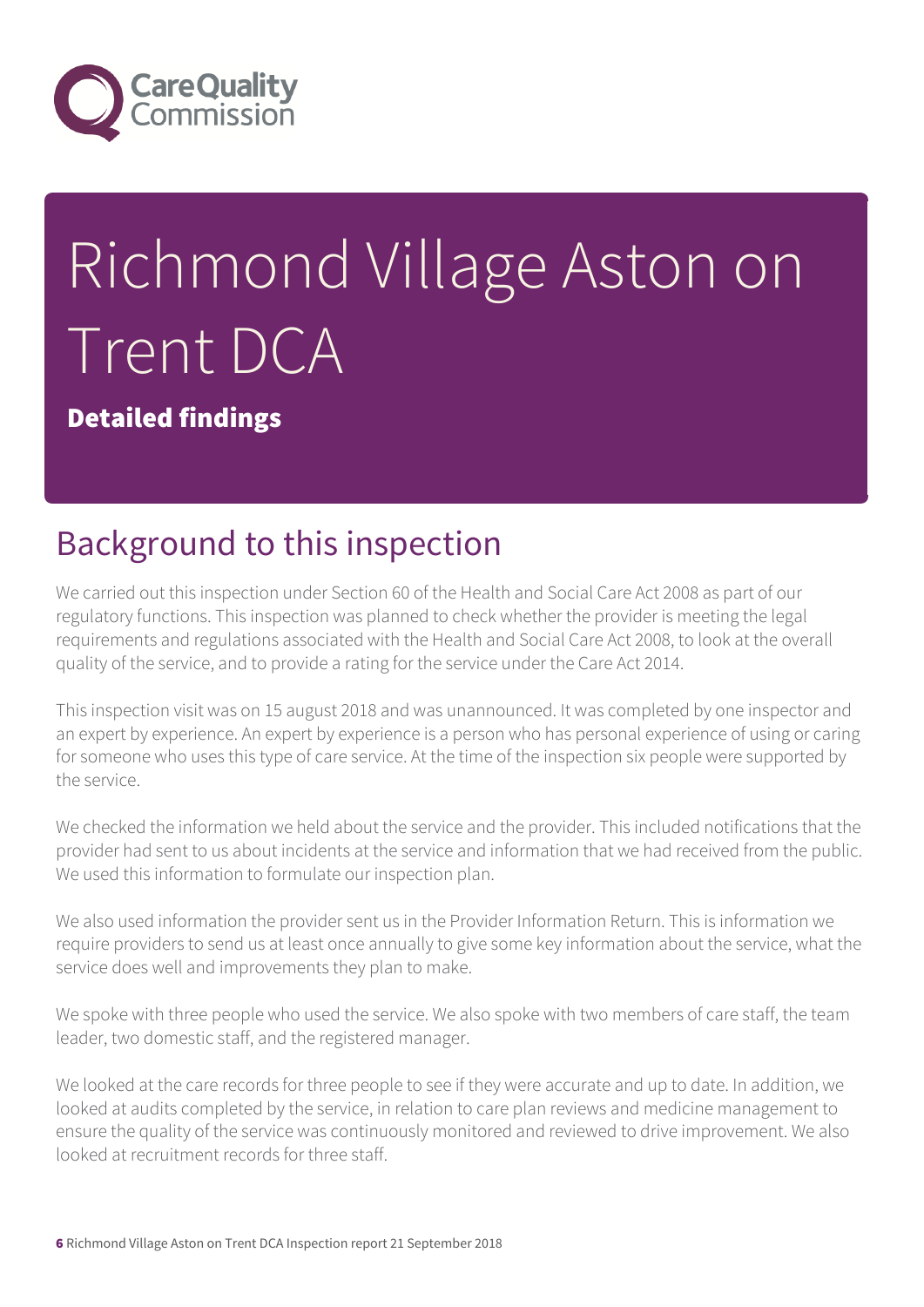#### Is the service safe?

# Our findings

People were supported to be safe from abuse or harm. Staff had received training in safeguarding and understood the possible signs of abuse and how to raise a concern. One staff member said, "We need to ensure we protect people." Staff felt confident any concerns raised would be addressed swiftly.

Risk assessments had been completed to consider any individual needs or those within the environment. All the flats or apartments were purpose built and this ensured that most areas were suitable to support people with mobility issues. The provider had introduced a Mangar lift. This is an emergency lifting cushion designed to lift a person from the floor with only the support of one care staff. This was introduced to support people if they had a fall. Staff we spoke with told us they had received training in using the cushion. One staff member told us, "I have used the cushion, it is really useful. When people have fallen we always follow up with regular safe and well checks until they feel confident." This meant that risk would be monitored and measures put in place to reduce the risk.

There were enough staff to meet people's needs. People told us they received support from regular care staff and had never had a missed call. One person said, "Staff are very good and help when I ask, they are always there and available and come quickly when I press my pendant." All the staff confirmed this, which reflected there were enough staff to support the current level of calls. We spoke to the team leader who told us, "We have enough staff at the moment and a new staff member due to start. It will be good to have the extra staff as you never know when the extra calls may be needed." The registered manager confirmed they reviewed the staffing levels regularly to ensure they have the required numbers for people's needs.

Checks had been carried out to ensure that the staff who worked at the service were suitable to work with people. These included references and the person's identity through the disclosure and barring service (DBS). The DBS is a national agency that keeps records of criminal convictions. One member of staff told us that they had to wait for their DBS check to come through before they started working. This demonstrated that the provider had safe recruitment practices in place.

Some people were supported with their medicines. Staff had completed training in the safe handling of medicines before they were able to provide this support. We saw that medicine administration records were used to record when people had received their medicine and these were audited each month by the registered manager.

 People's flats and apartments were clean and hygienic which reduced the risk of infection. One person told us, "Housekeeping come every day and my flat is kept very clean." The domestic staff we spoke with had cleaning schedules in place and staff used protective equipment like gloves and aprons when they provided personal care or served food.

The provider had shared learning with the staff team. We saw that 'lessons learnt' was a regular item on the staff meetings, these were also followed up with memos. We reviewed a recent memo which reminded staff about completing the daily logs. It had been noted that they were sometimes too generic and not personal.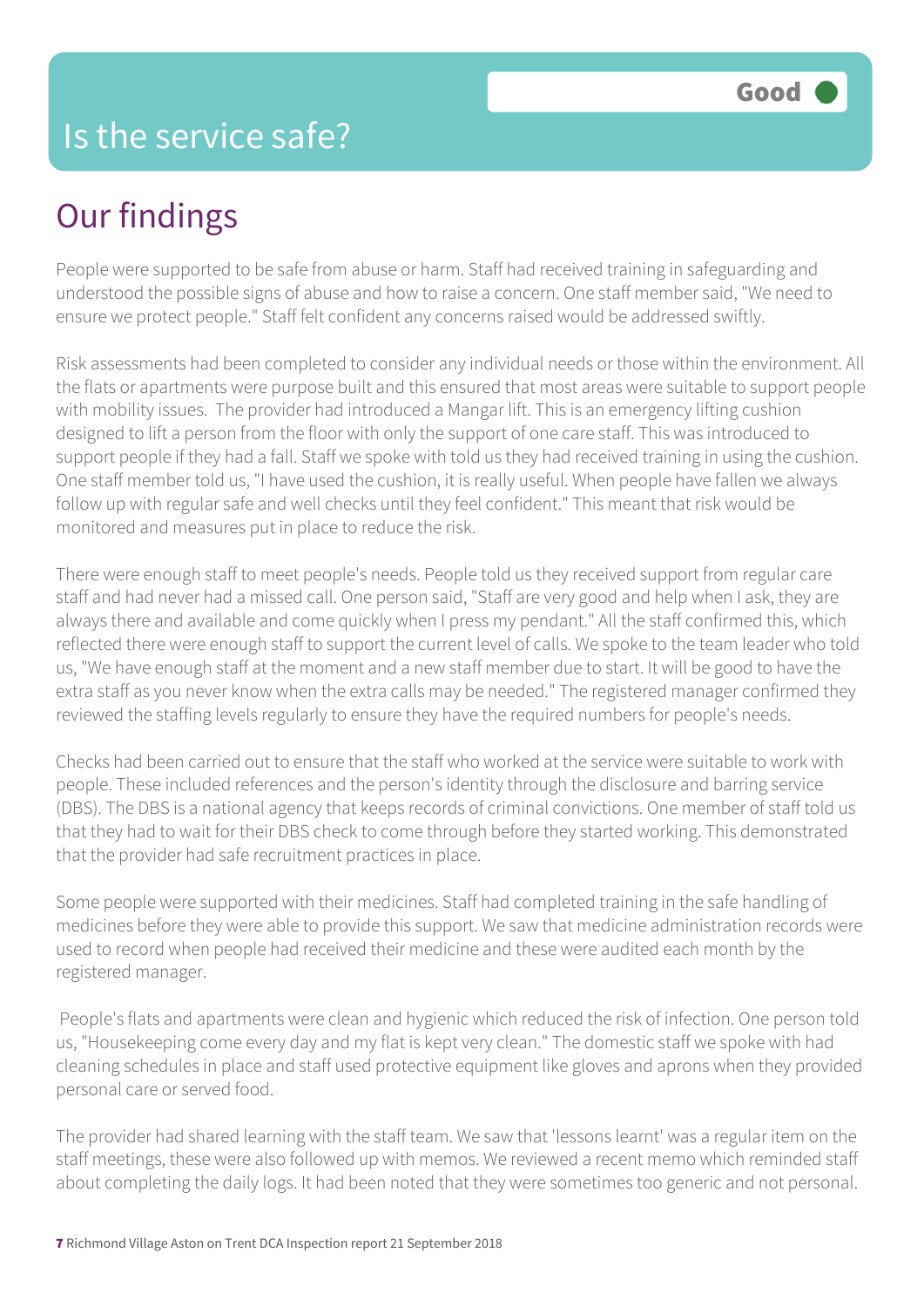The team leader told us, "We will review the daily logs again and see if things have improved." They also said that if required, additional training or mentoring was available to support staff members.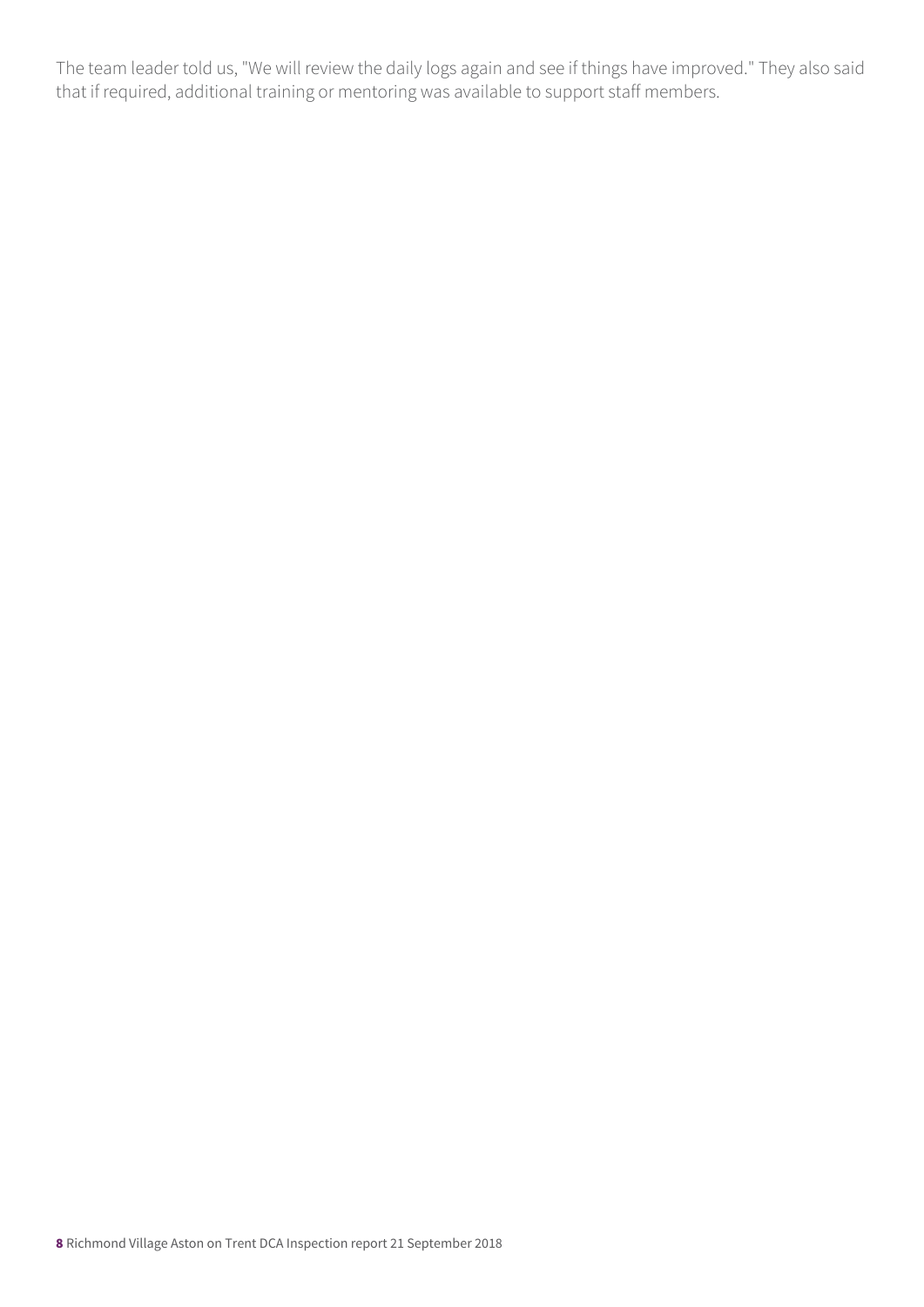#### Is the service effective?

# Our findings

People's needs and choices had been considered when they received care. One person told us, "You make that bond with the staff. It has amazed me here. No one says it's not my job." The care plans also provided guidance. For example, details about people's specific needs which related to their long term illness. This enabled staff to understand how peoples condition could affect them and the type of support the person might require.

Staff had received training to support their role. We saw that all the staff had completed a range of training linked to the care certificate modules. The Care Certificate has been introduced nationally to help new care workers develop. It demonstrates key skills, knowledge, values and behaviours which should enable them to provide people with safe, effective, compassionate and high quality care. Staff told us when they commenced their role they were provided with training and the opportunity to shadow experienced staff. One person told us, "Any new staff are brought around and introduced." Staff were also able to access other training. One staff member told us how they had used distant learning to gain knowledge in supporting people with end of life care.

People enjoyed the meals. One person said, "I think there is a good nutritional choice, chef knows my choices and that I like a small plate. Today I have asked for cheese and biscuits and they will do it quite happily. There is a flexible approach to meal choices and you can always ask for something else." Some other people had commented to us on the quality of the food. We discussed this with the registered manager who said they would raise this with the chef. We saw that people were supported to join friends in the dining room. The dining space which has a licenced bar is open to the residents of the village and any other people wishing to have a drink or dine there. We observed family members enjoying using this space.

People remained in control of their own health care. However, staff were aware how to support people if needed. One person told us, "After I had a fall in the grounds, the staff called the hospital and when I returned I was supported in the day in the nursing home and then back to my apartment each night. Staff thought that was important."

The Mental Capacity Act 2005 (MCA) provides the legal framework for making decisions on behalf of people who may lack the mental capacity to do so for themselves. The Act requires that as far as possible people make their own decisions and are helped to do so when needed. When they lack capacity to take particular decisions, any made on their behalf must be in their best interests and least restrictive as possible. People can only be deprived of their liberty to receive care and treatment when this is in their best interests and legally authorised under the MCA.

We checked whether the provider was working within the principles of the MCA, and whether any conditions are authorisations to deprive a person of their liberty were being met. All the people who received support had capacity to make their own decisions. Staff had received training in understanding MCA and staff we spoke with understood the importance of the Act. This included the process to consider when people had not got the capacity to make decisions.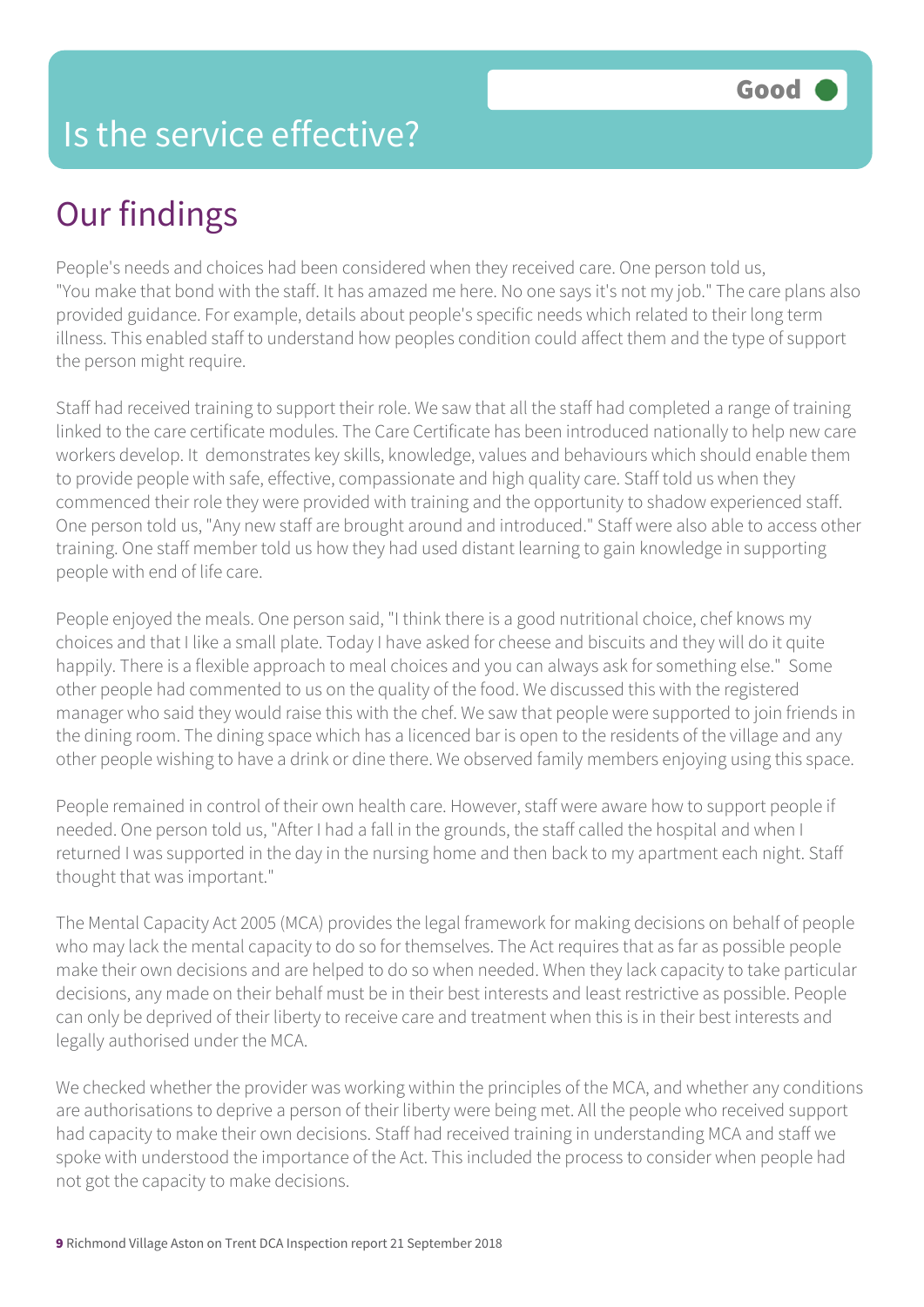# Our findings

People told us they had established positive relationships with the staff. One person said, "The staff are wonderful, they are friends. There doesn't seem to be any I don't like. They always check before they go that I have everything." Another person said, "I couldn't be better looked after and I am pleased to be living here." Staff also felt this connection. One staff member said, "Everyone is so friendly, it's a great place to work."

Those people we spoke with told us they felt safe. One person said, "Staff check on me in the morning and in the evening about 11.30pm. I would recommend living here." Other people told us how the staff supported them to remain independent. They provided examples where staff supported them with personal care, but encouraged them to do as much as they were able, before they required support. One person said, "I do what I can, but the staff are nearby when I need them."

Relatives could access the village and visit family members as they wished. We saw families sharing a dining experience or taking people out. All the people using the service were able to make their own decisions. If anyone required an advocate the registered manager was aware of the process to request this support.

People were positive about the respect and dignity that they were given by the staff members. Staff had received dignity awareness training and several members of the staff team were dignity champions. This means there is a more focused approach to ensuring peoples dignity is met. In the PIR the provider told us they were planning to develop a range of champion roles within the staff team. We spoke with the 'Parkinson' champion, they told us they had developed an action plan which involved making contact with people in the village affected by Parkinson's. They will then link them into a range of support networks, for example, exercise classes, music therapy or a support group.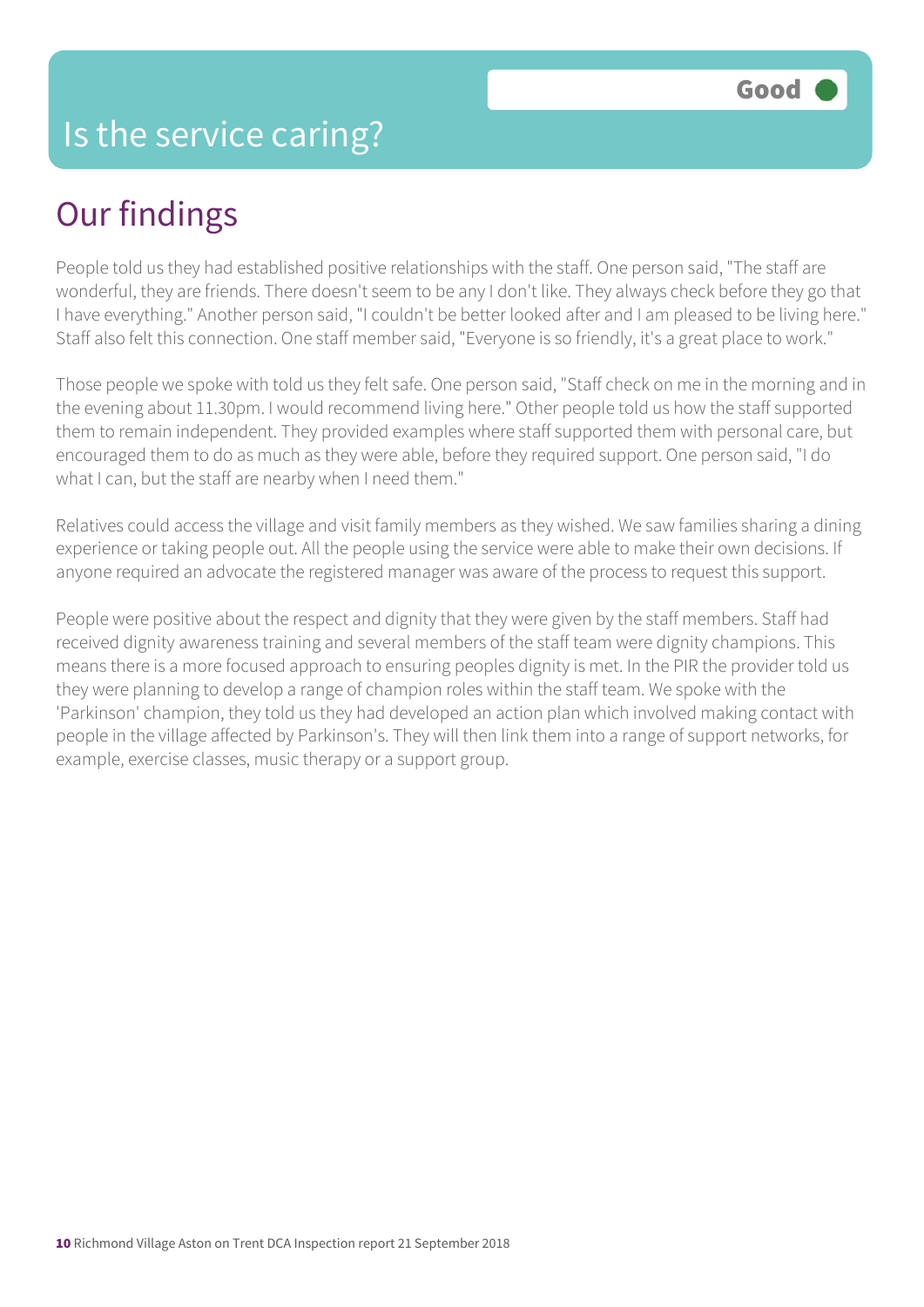#### Is the service responsive?

# Our findings

Care plans were detailed and included people's history, preferences and information to support their care needs. People had been involved in completing them. One person told us, "Staff took a lot of time to get to know me and what support I would need." The care plans we saw in people's homes were a mirrored copy of those kept in the office. A staff member said, "All the information is available in the care plans in the home, but we can also read the one in the office." We also saw when people's needs changed the care plans had been updated and this information shared with staff. We reviewed information within the care plans and the daily logs which reflected the care which people told us they received.

All the people using the service were able to understand the information in the format it was produced. However, the registered manager said they would arrange for it to be in larger print or other formats if this was required. This is to support the requirement to meet the Accessible Information Standards (AIS). The AIS is a law which aims to make sure people with a disability or sensory loss are given information they can understand, and the communication support they need.

People's cultural and diverse needs had been considered. For example, some people had specific spiritual preferences and this was respected. At this time there was no other specific equalities needs identified. Staff had received training in the Equality Act 2010 and provided the basis for staff to recognise when additional support maybe required.

Richmond Village provided people with some onsite opportunities. These included a swimming pool, gym, hair salon and exercise classes. Some people we spoke with had used these facilities. The provider also had a staff member looking into community activities and groups of interest in the surrounding locality.

The provider had a complaints policy which was available to people within their 'service user guides'. These were accessible within people's care folders in their homes. People we spoke with felt they would be able to raise any concerns and confident it would be addressed The provider had not received any complaints at the time of the inspection.

At the time of this inspection the provider was not supporting people with end of life care, so therefore we have not reported on this. Those people who were able had been given the opportunity to discuss their wishes and preferences in relation to care at the end of their lives.